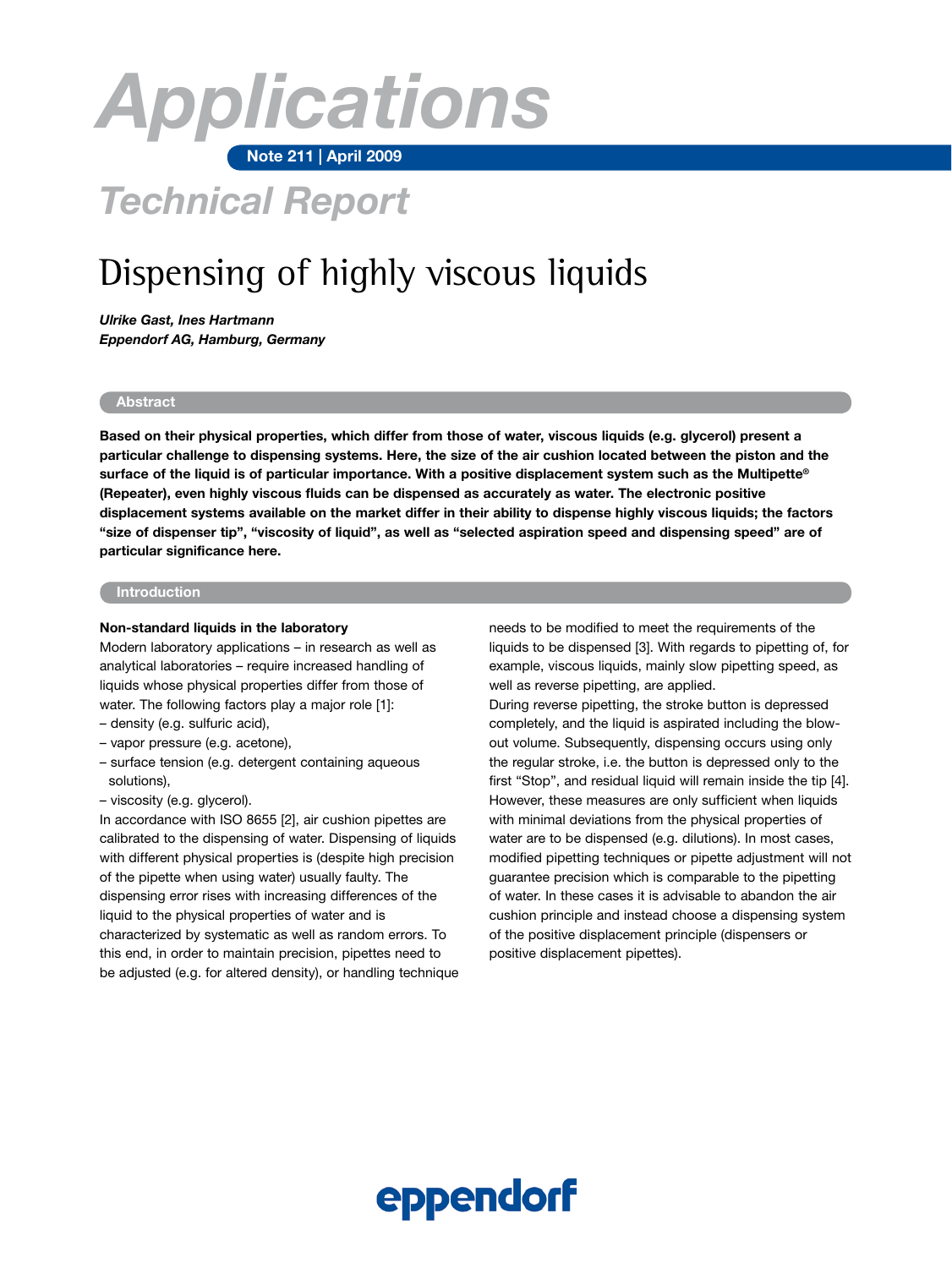#### **Viscous liquids**

Viscosity is a property based on the internal friction within a liquid. The viscosity of a liquid is characterized as dynamic or kinematic viscosity. Kinematic viscosity is expressed in [m<sup>2</sup>/s] or Centistokes [cSt], respectively. Dynamic viscosity, in accordance with SI unit (International System of Units), is expressed in [mPa\*s], or, according to CGS (Centimeter-Gram-Second-System), in Poise [P] or Centipoise [cP], respectively. Thereby 1 mPa\*s = 1 cP. Under consideration of density, kinematic viscosity and dynamic viscosity may be converted into each other [5].

The viscosity of a liquid is highly dependent on its temperature. Viscosity increases with decreasing temperature. The viscosity values of 100 % glycerol at different temperatures (shown in table 1) illustrate the extent of this effect. Generally, most lab personnel are not familiar with details regarding the viscosity of a liquid, and the viscosity of the liquids to be dispensed (especially during dilutions) is unknown. In order to allow for a rough estimate of magnitude, the dynamic viscosity values for different materials are listed in table 1.

|  |  | Table 1: Dynamic viscosity values of different media |  |  |  |  |
|--|--|------------------------------------------------------|--|--|--|--|
|--|--|------------------------------------------------------|--|--|--|--|

| Temperature [°C] | <b>Dynamic Viscosity [mPa*s]</b> |
|------------------|----------------------------------|
| 20               | 2                                |
| 20               | 60                               |
| 20               | 107.5                            |
| 20               | 600-1,000                        |
| 20               | 5,000                            |
| 20               | 13,000-20,000                    |
| 23               | 200                              |
| 20               | 1.46                             |
| 20               | 0.65                             |
| 20               | 100-600                          |
| 20               | 0.56                             |
| 20               | 1,410                            |
| 10               | 3,900                            |
| $\mathbf 0$      | 12,070                           |
| 25               | 50                               |
| 25               | 70                               |
| 25               | 90                               |
| 25               | 135                              |
| 25               | 250-450                          |
| 25               | 240                              |
|                  |                                  |

Note: These values are guidelines only. Viscosity may vary according to preparation of the medium.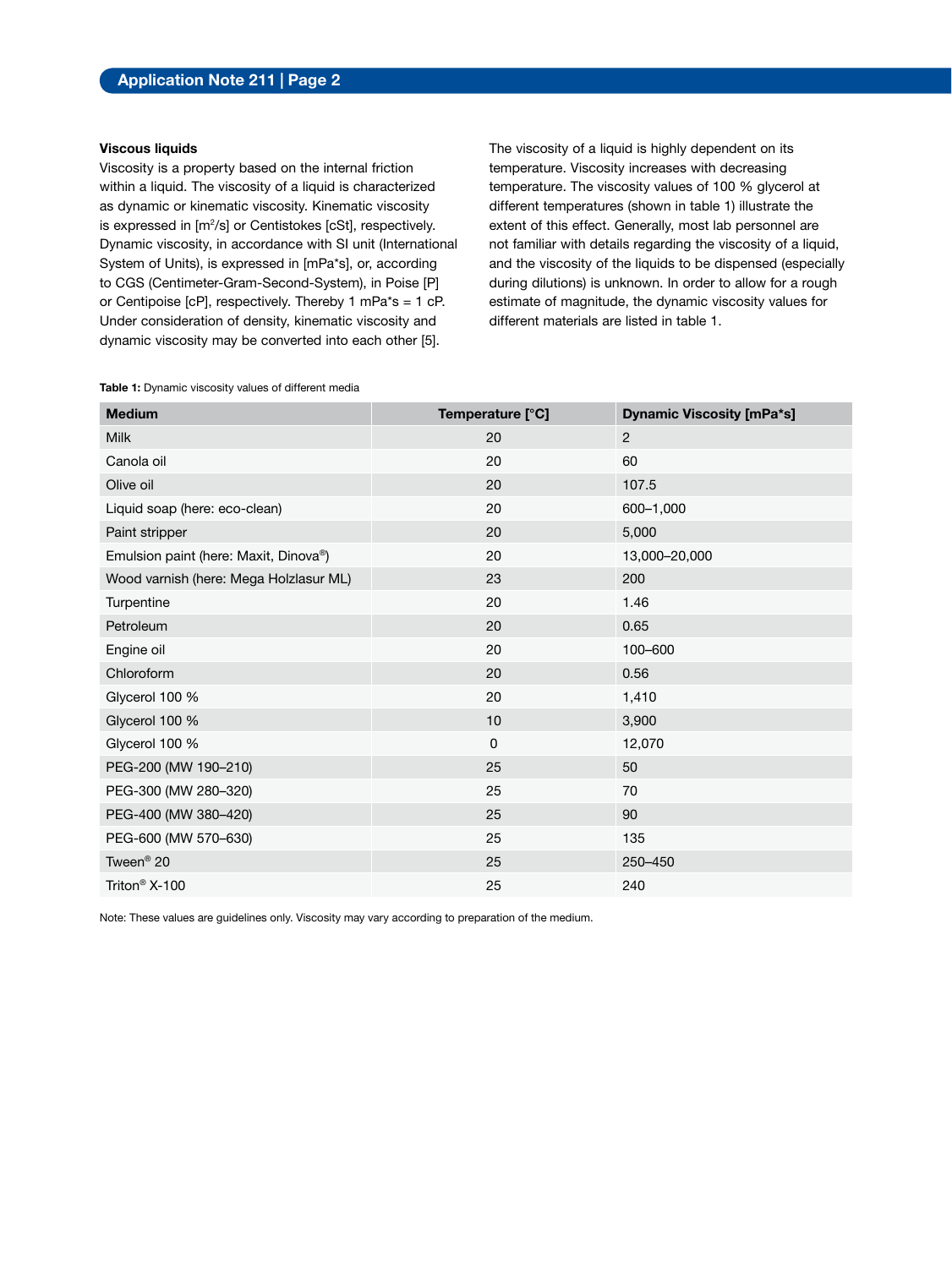One liquid of high viscosity, which is frequently used in laboratories, is glycerol (IUPAC: Propane-1,2,3-triol). This substance is characterized by a concentration-dependent increase in viscosity (Fig. 1) [6]. Its physical properties are listed in table 2.



**Fig. 1:** Connection between viscosity and concentration at 75 % to 100 % glycerol, 20 °C [6]

| <b>Physical property</b> | Water (double distilled) | 100 % Glycerol |
|--------------------------|--------------------------|----------------|
| Density                  | 1 $q/cm3$                | 1.26 $q/cm3$   |
| Vapor pressure           | 23 hPa                   | $< 0.001$ hPa  |
| <b>Viscosity</b>         | 1 mPa*s                  | 1410 m $Pa*$ s |

**Table 2:** Physical properties of water and 100 % Glycerol at 20 °C

When using an air cushion pipette for dispensing highly concentrated glycerol, considerable dispensing errors may occur despite pipette adjustment and modified pipetting techniques (very slow working speed, reverse pipetting). This is due to a lesser degree to the elevated density of glycerol, but rather decreased flow dynamics. During aspiration, air bubbles are often formed within the aspirated volume, and during dispensing a liquid film remains inside the tip.

In contrast, when using a direct replacement system, in addition to a drastically reduced air cushion volume (thus achieving noticeable reduction in errors due to the air cushion), the piston, which is integrated into the tip of a direct displacer, allows for accurate dispensing of liquid by preventing fluid retention on the inside wall of the tip. Thus, even high percentage glycerol solutions may be dispensed with high precision, compared to using air cushion pipettes. A further advantage provided by electronic dispensing instruments, which provide motor-controlled piston movement, is that the working speed remains constant at

all times. This is of special significance during the dispensing of highly viscous solutions, as under these circumstances, precision is very sensitive to too fast or variable pipetting speed.

Furthermore, ergonomic considerations favor the use of electronic dispensing devices, since the decreased flow dynamics of viscous liquids require increased force during aspiration and dispensing. Using an electronic dispenser with motor control, this force is not re-directed to the user. This publication describes the beneficial effects of the reduced air cushion of positive displacement instruments compared to the traditional air cushion pipette with and without modified pipetting technique (reverse pipetting, very slow working speed) during pipetting of highly viscous liquids. Furthermore, the ability to dispense different glycerol concentrations using electronic hand dispensers available on the market is examined. The aim of this investigation is to determine the maximum viscosity which may be dispensed using these instruments.

#### **Materials and Methods**

All pipetting steps were performed in accordance with ISO 8655 [2] or the Eppendorf SOP [7], respectively. All instruments were used in combination with tips made by their respective manufacturer. In order to prepare the different viscosities, 99.6 % glycerol (Fluka, Lot #: 1344661, filling code: 53507327) was diluted with distilled

water, and the resulting viscosities were determined using a Stabinger viscosimeter:

75 % (43.95 mPa\*s), 85 % (121.7 mPa\*s),

90 % (227.0 mPa\*s), 92 % (291.5 mPa\*s),

94 % (392.6 mPa\*s), 96 % (530.6 mPa\*s),

98 % (712.1 mPa\*s), 99.6 % (835.8 mPa\*s).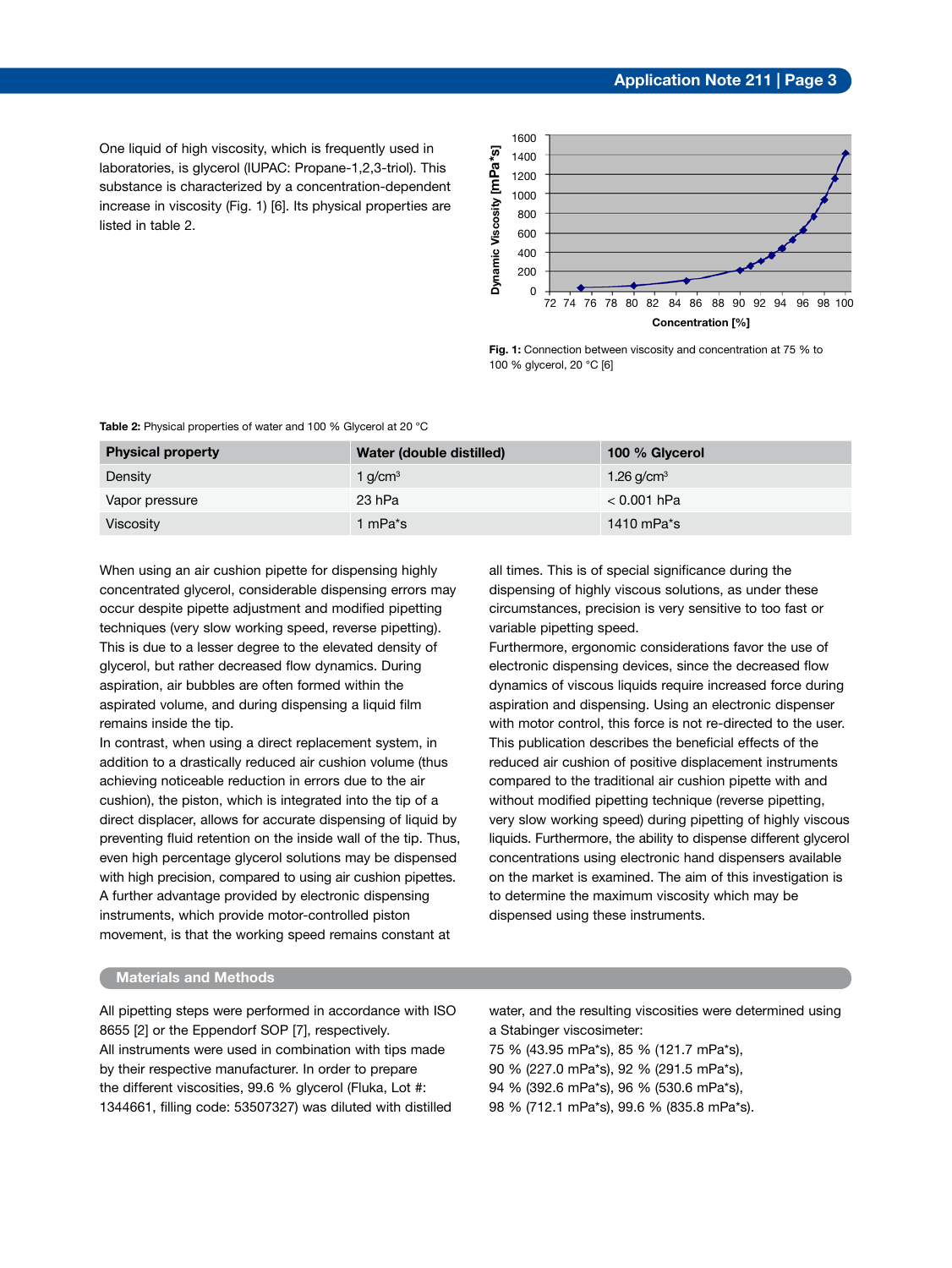#### **Dispensing of 90 % glycerol with pipette and hand dispensers**

Within the investigations presented here, the pipettes Eppendorf Reference® 100 µl fix (tip size: 20–200 µl) and Eppendorf Research® 100–1000 µl (tip size 50–1000 µl) were used, as well as the positive displacement instruments Eppendorf Multipette® plus (Repeater plus) (manual) and Eppendorf Multipette Xstream (Repeater Xstream) (electronic), equipped with 1 ml Eppendorf Combitip® plus, respectively. Both air cushion pipettes were adjusted to 100 µl for the purpose of pipetting 90 % glycerol. During use of all manual instruments, careful attention was paid to very slow working speed in order to guarantee complete aspiration of the glycerol solution into the tip, as well as correct dispensing. The Multipette Xstream was set to medium piston speed (setting 5). The measurements were performed using an analytical balance (Sartorius AG, Genius ME215-P). In order to reduce evaporation of the test fluid during measurements, a humidity trap was employed (Sartorius AG, within the pipette calibration set YCP03-1). The temperature inside the measuring room was 20 °C; prior to each measurement, pipette tips were pre-wetted 5 times, and dispenser tips were pre-wetted once. For determination of systematic and random errors, 10 pipetting steps of 100 µl each were performed. Under consideration of the Z-factor, the errors were subsequently calculated from the individual measurements. To this end, the calibration software PICASO, version 2.2 (Eppendorf) was used.

#### **Electronic hand dispensers: maximum dispensable viscosity**

Four different electronic dispensers were used in the examination of maximum dispensable viscosity: Multipette Xstream (software: main: 02.03.00, motor: 01.11.21), as well as instruments made by other manufacturers (A, B, C). In order to achieve the highest possible capacity, the instruments were used as pipettes, and the respective maximum possible volume was aspirated/dispensed (no dispensing of partial volumes). Dispensing was performed at lowest, medium and highest piston speed. However, differences in speed between instruments made by different manufacturers need to be taken into consideration, particularly in the slowest range.

In contrast to the Multipette Xstream, which features 10 speed settings, the dispensers made by manufacturers A, B and C are limited to three speed settings. For this reason, more detailed considerations of piston speed were not possible. With the exception of manufacturer C (no production of sterile tips), all measurements were performed with sterilized dispenser tips, as irradiated products tend to display elevated friction of the piston against the cylinder. Each dispenser tip was pre-wetted once. Subsequently, three dispensing steps were performed. Only when all three dispensing steps were completed without error messages, the respective combination of the factors dispensing volume/tip size/viscosity/piston speed was considered valid. The temperature inside the measuring room was 23.0 °C – 24.0 °C.

#### **Results and Discussion**

#### **1.1 Dispensing of 90 % glycerol and distilled water using air cushion pipettes**

Within these experiments, 100 µl of a 90 % glycerol solution were aspirated using either a 100 µl pipette (Eppendorf Reference) or a 100-1000 µl pipette (Eppendorf Research). In order to determine the difference between the two pipetting techniques, pipetting steps were performed by "forward pipetting" as well as "reverse pipetting". For comparison, a 100 µl Reference pipette was employed for dispensing distilled water using normal pipetting technique. Figure 2 depicts the dispensing results using the 100 µl Reference pipette, and figure 3 shows dispensing results using the 100-1000 µl Research pipette. Both graphs clearly show that pipetting of highly concentrated glycerol using air cushion pipettes will lead to considerable variations in the volumes measured. The amplitudes of variation are independent of the type of pipette (fixed volume vs. adjustable pipette), but are mainly caused by the viscosity of the fluid, as well as the size of the air cushion between the pipette and the surface of the liquid.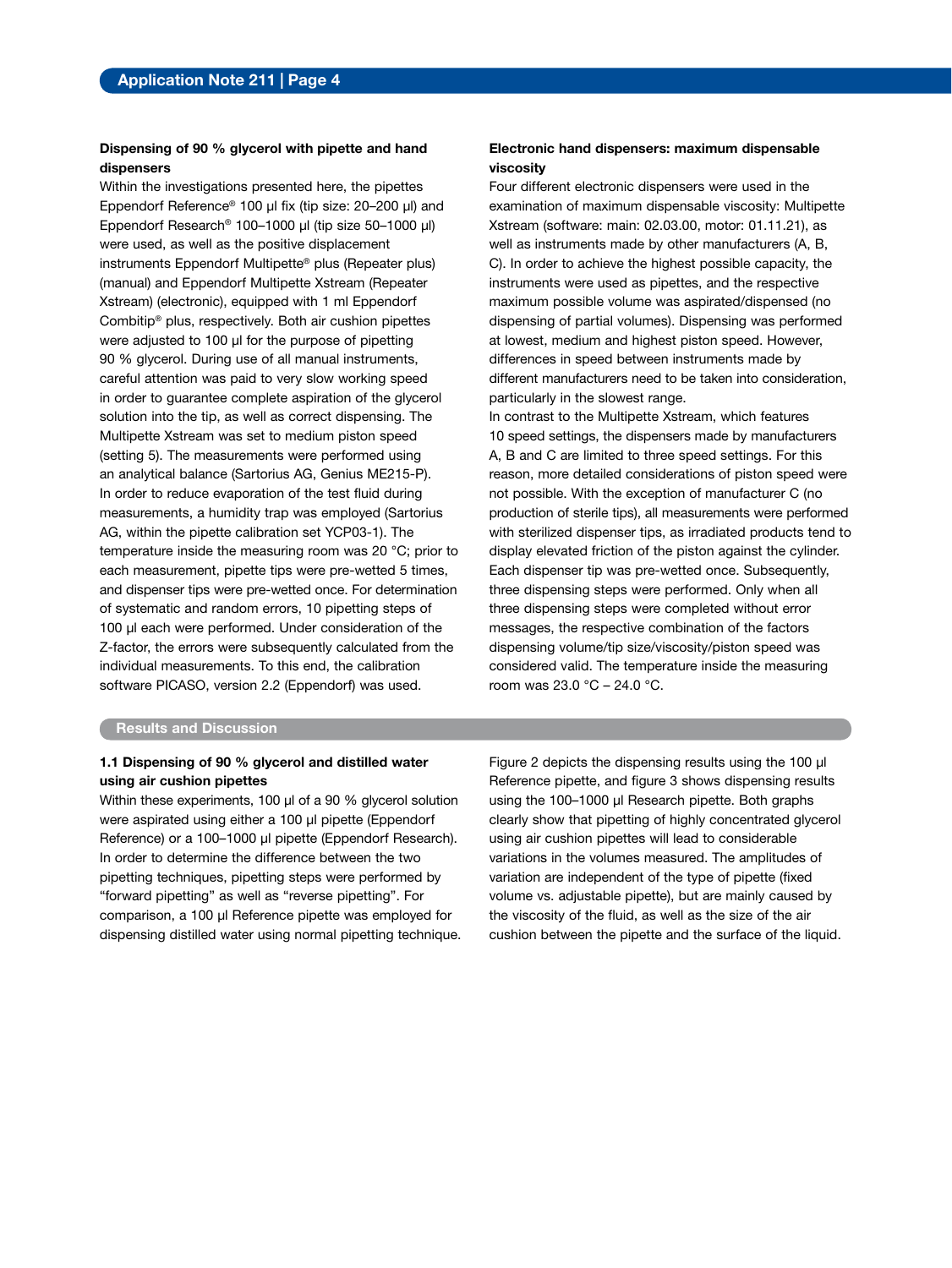

**Fig. 2:** Dispensing of 90 % glycerol and distilled water using an air cushion pipette (Reference fix). Dispensed volume: 100 µl. Tip size used: 20–200 µl. Legend: FP = forward pipetting; RP = reverse pipetting.







**Fig. 3:** Dispensing of 90 % glycerol (Research adjustable-volume 100–1000 µl, tip used: 50–1000 µl) and distilled water (Reference fix 100 µl, tip used: 20-200 µl). Dispensed volume: 100 µl. Legend: FP = forward pipetting; RP = reverse pipetting.

FP Reference 100–1000 µl RP Reference 100–1000 µl

□ FP Reference 100 µl fix A. dest.

Thus, comparison of the dispensing error during the use of 20–200 µl tips and 50–1000 µl tips (Fig. 2 and 3) illustrates the influence of air cushion size on pipetting accuracy: During forward as well as reverse pipetting the 1000 µl tip shows greater variation than the smaller 200 µl tip. This result is verified by the systematic and random errors calculated from the 10 individually measured values (not

shown). Figures 2 and 3 further illustrate the influence of pipetting technique on accuracy. The technique of reverse pipetting is able to reduce variability of the dispensing results compared to forward pipetting; however, the errors fall outside the error tolerance for the systematic and random errors of the pipette used (not shown).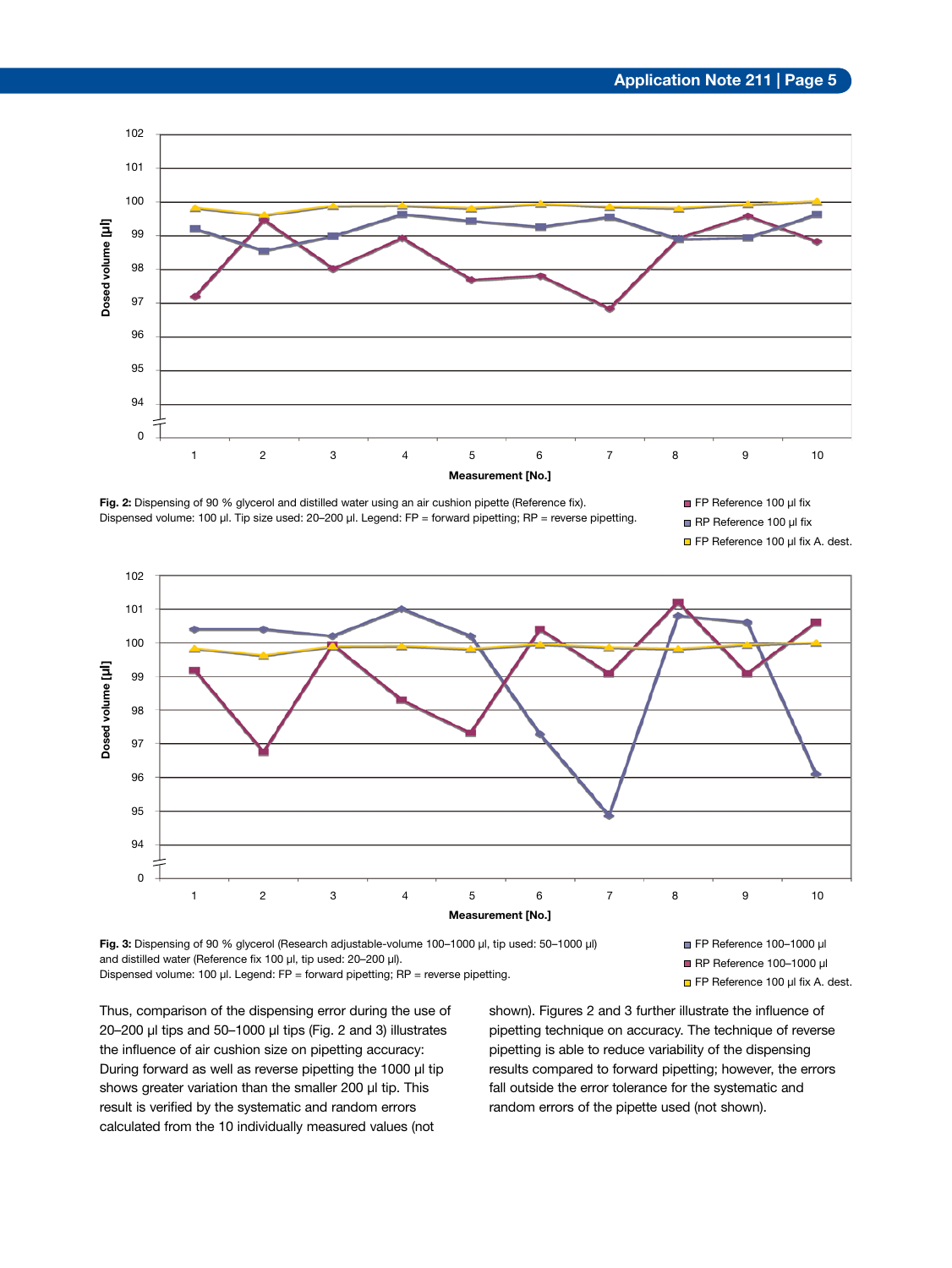**1.2 Dispensing of 90 % glycerol using hand dispensers**  Positive displacement instruments such as the Multipette plus (manual) or Multipette Xstream (electronic) do not show the variations in measured values observed with

pipettes (Fig. 4). Instead, the dispensing accuracy is comparable to pipetting distilled water using an air cushion pipette (here: Reference fix 100 µl).



**Fig. 4:** Dispensing of 90 % glycerol using hand dispensers (Multipette plus and Multipette Xstream). For comparison, the dispensing results for 90 % glycerol and distilled water obtained with an air cushion pipette (Reference fix 100 µl) are shown. Dispensed volume: 100 µl each. Legend: FP = Forward pipetting.



**Multipette plus** 



Systematic Error **E** Random Error

Fig. 5: Systematic and random errors when dispensing 90 % glycerol using hand dispensers (Multipette plus and Multipette Xstream) or an air cushion pipette (Reference fix 100 µl). For comparison, the pipetting errors with distilled water, using the Reference 100 µl fix pipette, are shown. Dispensing volumes: 100 µl each. Legend: FP = Forward pipetting.

The lines illustrate error limits for the systematic error (lower limit, blue,  $\pm$  0.9 %) as well as the random error (upper limit, red, <0.55 %) of the Multipette Xstream with 1 ml Combitip plus.

In contrast to the pipettes, systematic and random errors of both Multipettes are within the error limits of the Multipette Xstream when dispensing 90 % glycerol (Fig. 5). Hence,

positive displacement instruments allow for dispensing of liquids with elevated viscosity with equal accuracy as water with a pipette.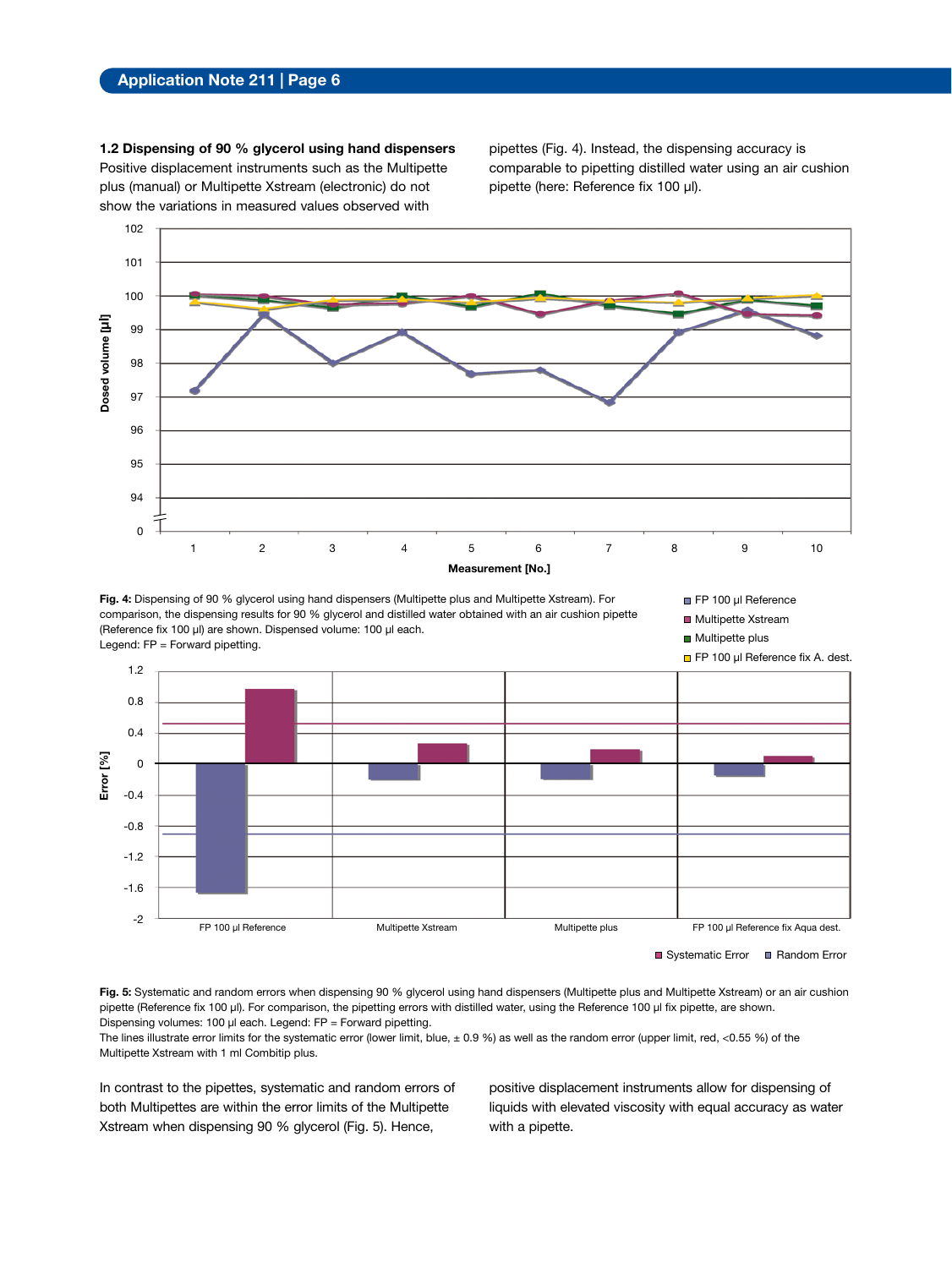**2. Electronic dispensers: Maximum dispensable viscosity**  The purpose of this investigation was to demonstrate how well commercially available electronic dispensers live up to the challenge of "high viscosity". Due to the low flow dynamics of viscous liquids and thus higher effort needed during dispensing, the dispensers are quite heavily burdened. In cases of excess burden, the instruments will

show an error message, which leads to interruption of the current dispensing series. Table 3 lists the results of dispensing different viscosities (glycerol concentrations) with different dispenser tips. In each experiment, the maximum volume of the tip was dispensed. The second table reflects the viscosities and respective glycerol concentrations at 24 °C.

| Table 3: Determination of highest dynamic viscosity [mPa*s] which may be dispensed using the different tip sizes; viscosity values indicated are at 24 °C. |  |  |  |  |
|------------------------------------------------------------------------------------------------------------------------------------------------------------|--|--|--|--|
|------------------------------------------------------------------------------------------------------------------------------------------------------------|--|--|--|--|

| Tip size [ml] | <b>Multipette Xstream</b> | <b>Manufacturer A</b> | <b>Manufacturer B</b> | <b>Manufacturer C</b> |                             | <b>Viscosity</b>               |
|---------------|---------------------------|-----------------------|-----------------------|-----------------------|-----------------------------|--------------------------------|
| 0.1           | 836                       | 836                   | 836                   | 836                   | <b>Concentration</b><br>[%] | at 24 $\degree$ C<br>$[mPa*s]$ |
| 0.2           | 836                       |                       | 836                   | 836                   |                             |                                |
| 0.5           | 836                       | 836                   | 836                   | 836                   | 99.6                        | 836                            |
| 1             | 836                       |                       | 836                   | 836                   | 98                          | 712                            |
| 1.25          | -                         | 836                   | —                     | —                     | 96                          | 531                            |
| 2.5           | 836                       | 836                   | 836                   | 836                   | 94                          | 393                            |
| 5             | 836                       | 836                   | 531                   | 712                   | 92                          | 292                            |
| 10            | 292                       |                       | 44                    | 44                    | 85                          | 122                            |
| 12.5          | $\qquad \qquad -$         | 393                   | —                     | -                     | 75                          | 44                             |
| 25            | 292                       | 122                   | 44 / n.p.             | 44                    |                             |                                |
| 50            | 122                       | 122                   | 44 / n.p.             | 44 / n.p.             |                             |                                |

Legend:

n.p. = Dispensing was not possible at the indicated concentrations (error message).

– = Tip sizes not available from respective manufacturer.

Within this investigation, the highest dynamic viscosity of 836 mPa\*s could be dispensed up to a tip size of 5 ml (Multipette Xstream and manufacturer A) and 2.5 ml (manufacturer B and manufacturer C), respectively (Table 3). If larger tips or volumes were used, only glycerol concentrations of lower viscosity could be dispensed. The maximum dispensable viscosity dropped considerably for manufacturers B and C when dispensing tips larger than 5 ml were tested.

Even though manufacturer C offers only non-sterile tips (less friction than sterile tips), only the lowest tested viscosity of 44 mPa\*s could be dispensed without an error message. In contrast, the Multipette Xstream, equipped with this tip size and sterile tips, was able to dispense a viscosity of 292 mPa\*s. This is equivalent to a difference in viscosity of 248 mPa\*s. With regards to the 25 ml tips, the

Multipette Xstream enabled dispensing of liquids up to a viscosity of 292 mPa\*s, whereas the other instruments reached a maximum of 122 and 44 mPa\*s, respectively, at this tip size. Dispensing of 50 ml glycerol solution of the lowest viscosity (44 mPa\*s) was not possible without error messages when using instruments made by manufacturers B and C. Using the Multipette Xstream as well as the instrument by manufacturer A with the largest tip (50 ml), the maximum dispensable viscosity was 122 mPa\*s.

All manufacturers offer a choice of piston speed. Independent of the instrument-specific differences in piston speed, the ability to dispense was tested at highest, medium and lowest speed. Table 4 shows the highest respective piston speed. Here, the values refer to the maximum dispensable viscosities shown in table 3.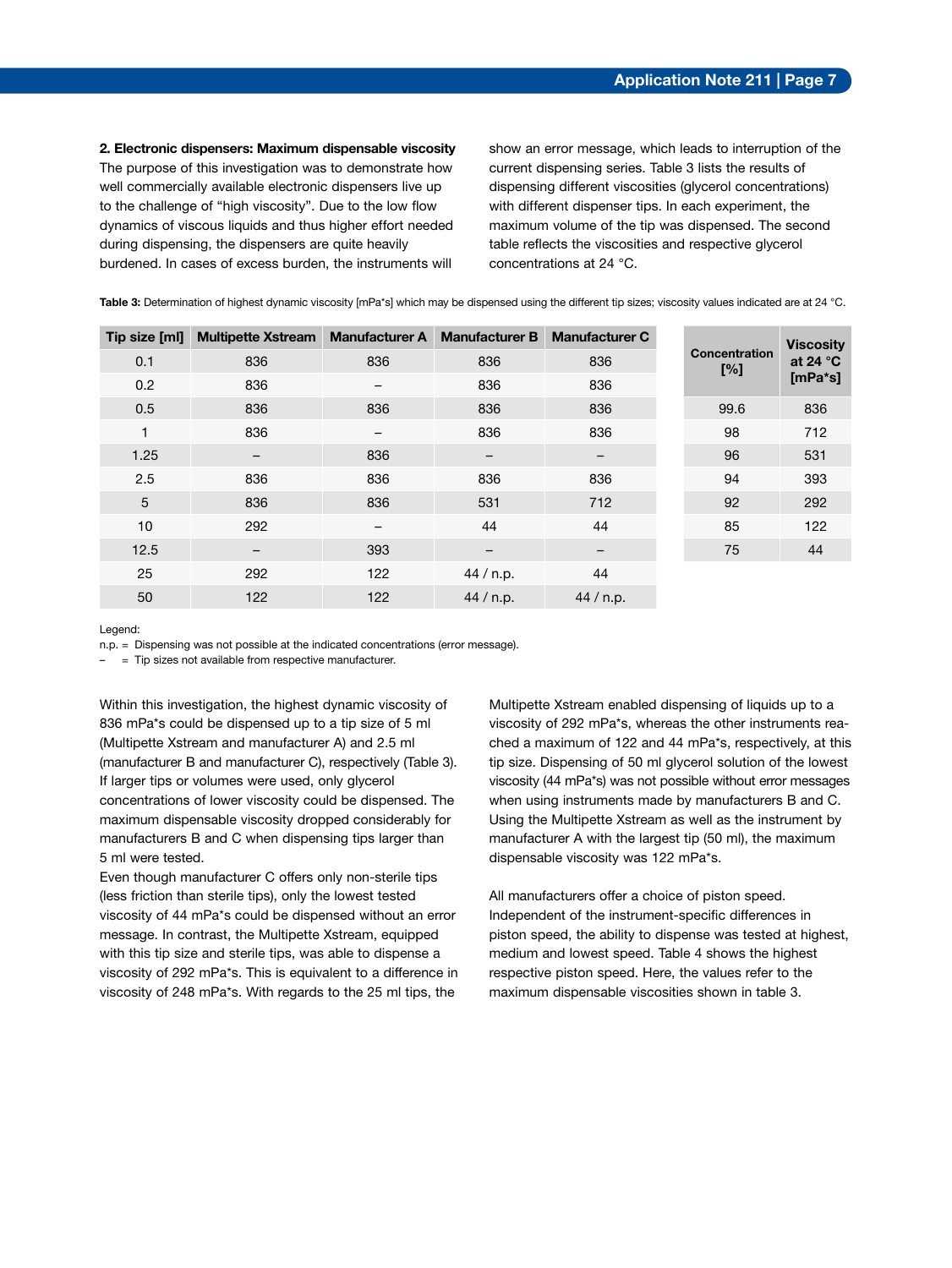| Tip size [ml] | <b>Multipette Xstream</b> | <b>Manufacturer A</b>    | <b>Manufacturer B</b> | <b>Manufacturer C</b>    |
|---------------|---------------------------|--------------------------|-----------------------|--------------------------|
| 0.1           | $^{+++}$                  | $+++$                    | $+++$                 | $^{+++}$                 |
| 0.2           | $^{+++}$                  | $\qquad \qquad$          | $^{+++}$              | $^{+++}$                 |
| 0.5           | $^{+++}$                  | $+++$                    | $+++$                 | $^{+++}$                 |
| 1             | $^{+++}$                  | $\qquad \qquad -$        | $^{+++}$              | $^{+++}$                 |
| 1.25          | -                         | $+++$                    | -                     | $\overline{\phantom{m}}$ |
| 2.5           | $^{+++}$                  | $^{+++}$                 | $^{+++}$              | $^{+++}$                 |
| 5             | $^{++}$                   | $+$                      | $^{+++}$              | $^{+++}$                 |
| 10            | $+$                       | $\overline{\phantom{m}}$ | $+++$                 | $+++$                    |
| 12.5          | -                         | $+$                      | -                     | $\overline{\phantom{m}}$ |
| 25            | $+$                       | $^{++}$                  | n.p.                  | $^{+++}$                 |
| 50            | $+$                       | $\ddot{}$                | n.p.                  | n.p.                     |

**Table 4:** Maximum piston speed which may be selected for dispensing of the highest possible viscosity [mPa\*s].

Legend:

n.p. = Dispensing not possible at concentrations indicated in table 3 (error message);

– = tip sizes not available from this manufacturer.

 $+++$  = highest speed

++ = medium speed

 $+$  = lowest speed

The Multipette Xstream as well as the instrument by manufacturer A were able to dispense glycerol of a viscosity of 836 mPa\*s up to a tip size of 2.5 ml at the highest speed setting. Greater dispensing volumes required speed reduction. Instruments by manufacturers B and C could be used at highest speed with tip sizes of 10 ml and 25 ml, but only when the viscosity is reduced considerably (Table 3). While maximum dispensable viscosity was greatly reduced

above 5 ml for instruments by manufacturers B and C, both the Multipette Xstream and a hand dispenser by manufacturer A were able to dispense comparatively viscous solutions at the lowest speed setting. As a rule, the factors viscosity, tip size and dispensing volume work synergistically. The higher two of these factors are, the slower the recommended speed.

#### **Conclusion**

Air cushion pipettes are not suitable for precise dispensing of viscous liquids. Even consideration of special pipetting techniques will not entirely offset the effects of high viscosity, and dispensing results will fall outside the error tolerances. The larger the air cushion (e.g. 100 µl dispensed using a 1000 µl tip), the greater the error. In contrast, positive displacement instruments such as the Multipette plus or the Multipette Xstream perform without error under these conditions when handled appropriately.

Furthermore, electronic dispensing instruments considerably reduce the force transferred to the user during dispensing of viscous liquids. However, the highest dispensable viscosity is dependent on tip size as well as dispensing volume: The greater the dispenser tip, the lower the dispensable viscosity. During dispensing of highly viscous liquids the piston speed is to be reduced. Alternatively, a manual dispensing instrument may be used, such as the Multipette plus.